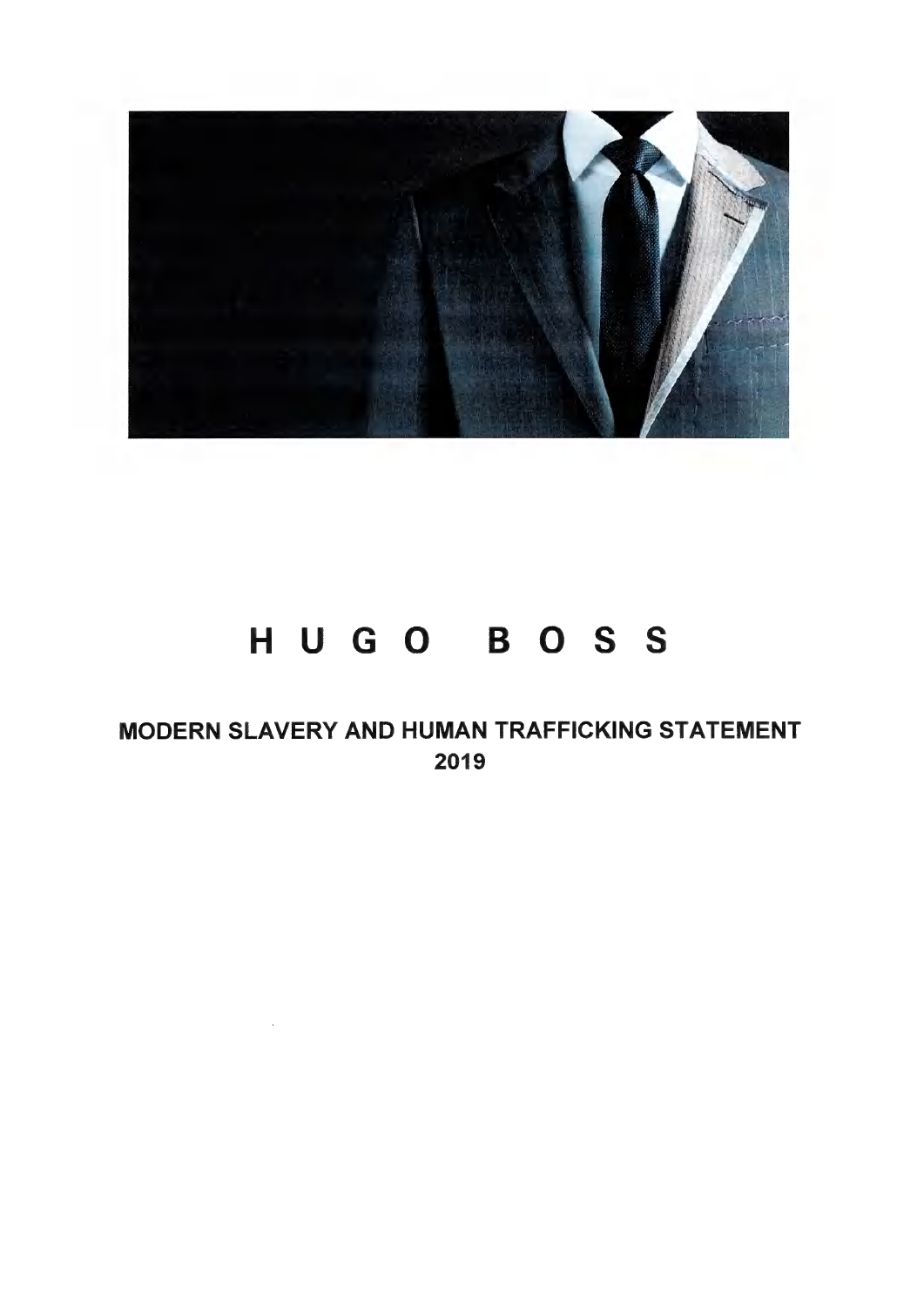## **I. General Statement**

As a conscientious and responsible global company, HUGO BOSS AG, including its subsidiaries, rejects all kinds of modern slavery and human trafficking. HUGO BOSS does not tolerate any form of child labor or forced labor.

To comply with the UK Modern Slavery Act 2015, HUGO BOSS AG1 make this statement pursuant to Section 54 of the Modern Slavery Act 2015 and shows the steps HUGO BOSS is taking to ensure that modern slavery and/or human trafficking is not taking place in any part of our business or in our supply chain.

This statement is valid for the financial year ending 31 December 2018.

## **II. Our organisation, our business, our supply chain**

#### **Our organisation**

HUGO BOSS a leading company in the premium and luxury segment of the apparel market. Headquartered in Metzingen (Germany), the Company employs over 14,600 employees generating annual sales of about EUR 2.79 billion in the financial year 2018. HUGO BOSS Group has 61 consolidated subsidiaries located in Europe, the Americas, and Asia/Pacific in 2018. All subsidiaries are individually responsible for local business activities of which 38 subsidiaries are organized within this framework as distribution companies.

#### **Our business**

The HUGO BOSS Group focuses on developing and marketing premium fashion and accessories for men and women. HUGO BOSS reaches out to varied and clearly differentiated target groups through the core brand BOSS and the brand HUGO.

These brands present a comprehensive product portfolio including classic to modern apparel, elegant evening clothing and sportswear, shoes, leather accessories, and product groups marketed under license - including fragrances, eyewear, watches, children's fashion, textiles for the home, and instrument for writing.

#### **Our supply chain**

Complex processes typically define the textile supply chain, which largely takes place outside the confines of the Company. HUGO BOSS works together with <sup>a</sup> stable network of experienced and specialized suppliers in order to guarantee processing quality and optimum availability of its products. The HUGO BOSS Group is in active supply relationships with several types of suppliers. These include contract manufacturing and merchandise, fabric and trimmings suppliers and other suppliers, that relate to the textile supply chain.

<sup>&</sup>lt;sup>1</sup> This statement applies to HUGO BOSS AG and the main Group companies included in the consolidated financial statements. Main consolidated Group companies are: HUGO BOSS UK Limited, HUGO BOSS (Schweiz) AG, HUGO BOSS Australia Pty. Ltd., HUGO BOSS Benelux B.V. y CIA S.C., HUGO BOSS Benelux Retail B.V., HUGO BOSS Beteiligungsgesellschaft mbH, HUGO BOSS Canada, Inc., HUGO BOSS China Retail Co. Ltd., HUGO BOSS Fashions, Inc., HUGO BOSS France SAS, HUGO BOSS International B.V., HUGO BOSS International Markets AG, HUGO BOSS Internationale Beteiligungs-GmbH, HUGO BOSS Italia S.p.A., HUGO BOSS Retail, Inc., HUGO BOSS Textile Industry Ltd., HUGO BOSS Ticino S.A., HUGO BOSS Trade Mark Management GmbH & Co. KG, HUGO BOSS Vermögensverwaltungs GmbH & Co. KG, **Lotus Concept Trading (Macau) Co. Ltd., Lotus (Shenzhen) Commerce Ltd.**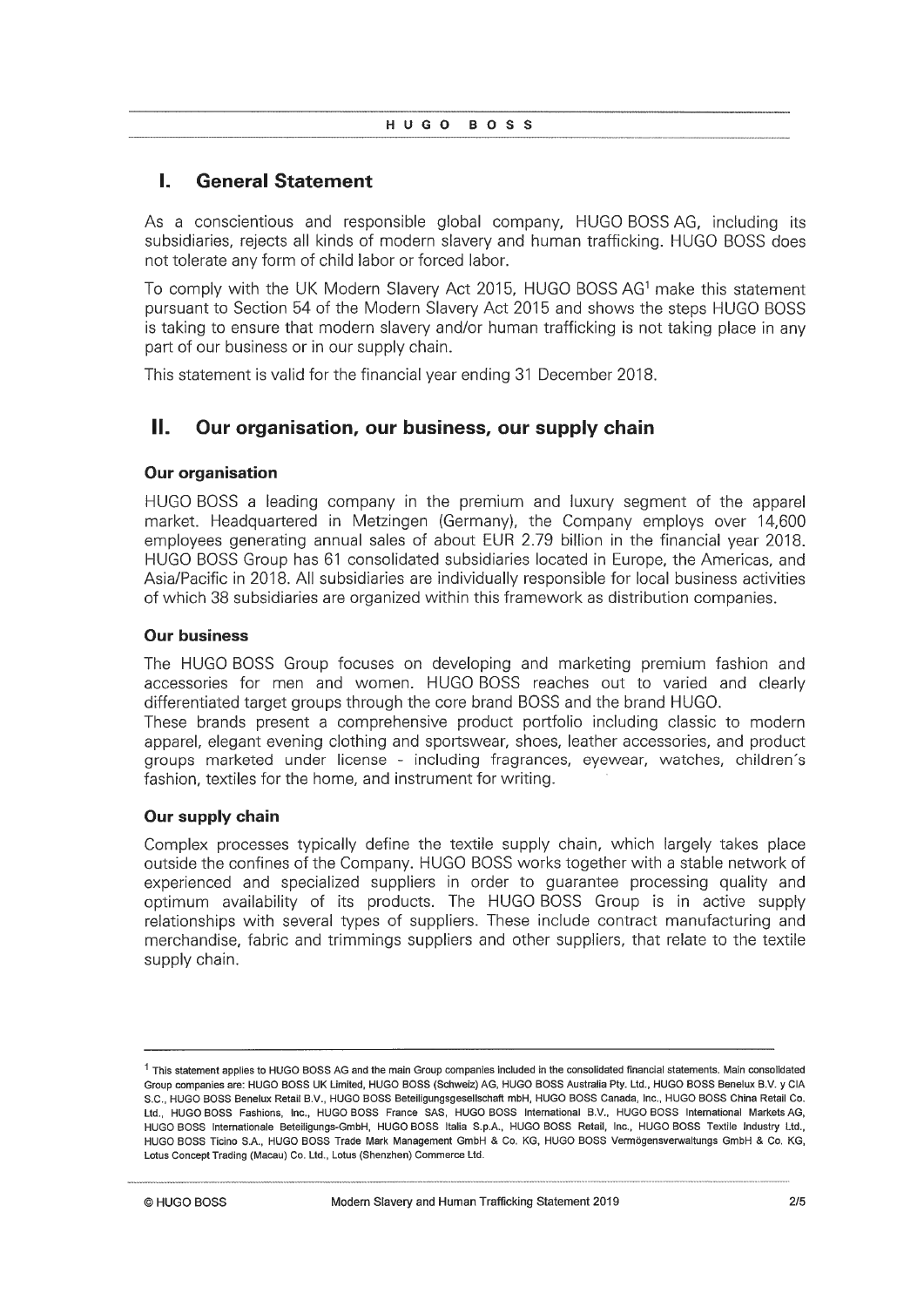## **III. Policies concerning to slavery and human trafficking**

HUGO BOSS has implemented a Code of Conduct and a number of internal policies to ensure that we are conducting business in an ethical and transparent manner. These include:

#### **1. HUGO BOSS Code of Conduct\***

The HUGO BOSS Code of Conduct is <sup>a</sup> binding set of rules, which assist when dealing with the challenges, both ethical and legal, that arise in the course of day-to-day work which prohibits any kind of forced labor.

#### **2. HUGO BOSS Social Compliance Policy**

This policy sets out our working conditions and compliance with internationally recognized minimum social and labor standards in relation to our own employees and those of our suppliers. This includes our rejection of all forms of forced labor, including slavery and human trafficking.

#### **3. HUGO BOSS Social Standards\***

The HUGO BOSS Social Standards are part of the practical implementation of the HUGO BOSS Social Compliance Policy. They are based on the Core Conventions of the International Labor Organization (ILO) as well as the United Nations Universal Declaration of Human Rights. Our suppliers are obliged to comply with the HUGO BOSS Social Standards and have to inform their subcontractors and subsuppliers about these standards.

#### **4. HUGO BOSS Child and Forced Labor Policy\***

The HUGO BOSS Child and Forced Labor Policy, published in January 2019, clarifies the position of HUGO BOSS on the subjects of child and forced labor, including slavery and human trafficking. Additionally this policy outlines how HUGO BOSS responds to a violation against the HUGO BOSS Social Standards.

**(\*** Docu ments available at: https://çiroup.huçoboss.com/en/responsibility/partners/social-aspects/)

## **IV. Due Diligence Processes and Risk Assessment**

HUGO BOSS is aware of the risks of modern slavery and human trafficking in global supply chains. Modern slavery and human trafficking is not only <sup>a</sup> danger or an immediate threat for workers in specific countries, it's <sup>a</sup> global risk for the security and freedom of workers around the world. HUGO BOSS monitors all direct suppliers of its global supply chain and assesses them regularly using a risk-based approach.

All suppliers who start to work with HUGO BOSS must accept the HUGO BOSS Social Standards (for details see HUGO BOSS Annual Report 2018) and the HUGO BOSS general terms and conditions. It's mandatory for the suppliers to comply with and to inform their subcontractors and sub-suppliers about these standards.

HUGO BOSS distinguishes between first tier suppliers of raw material, finished goods and other non-production materials and between potential and existing suppliers.

All potential suppliers of raw material, finished goods and other non-production materials have to provide basic information on the different aspects in <sup>a</sup> compliance assessment. The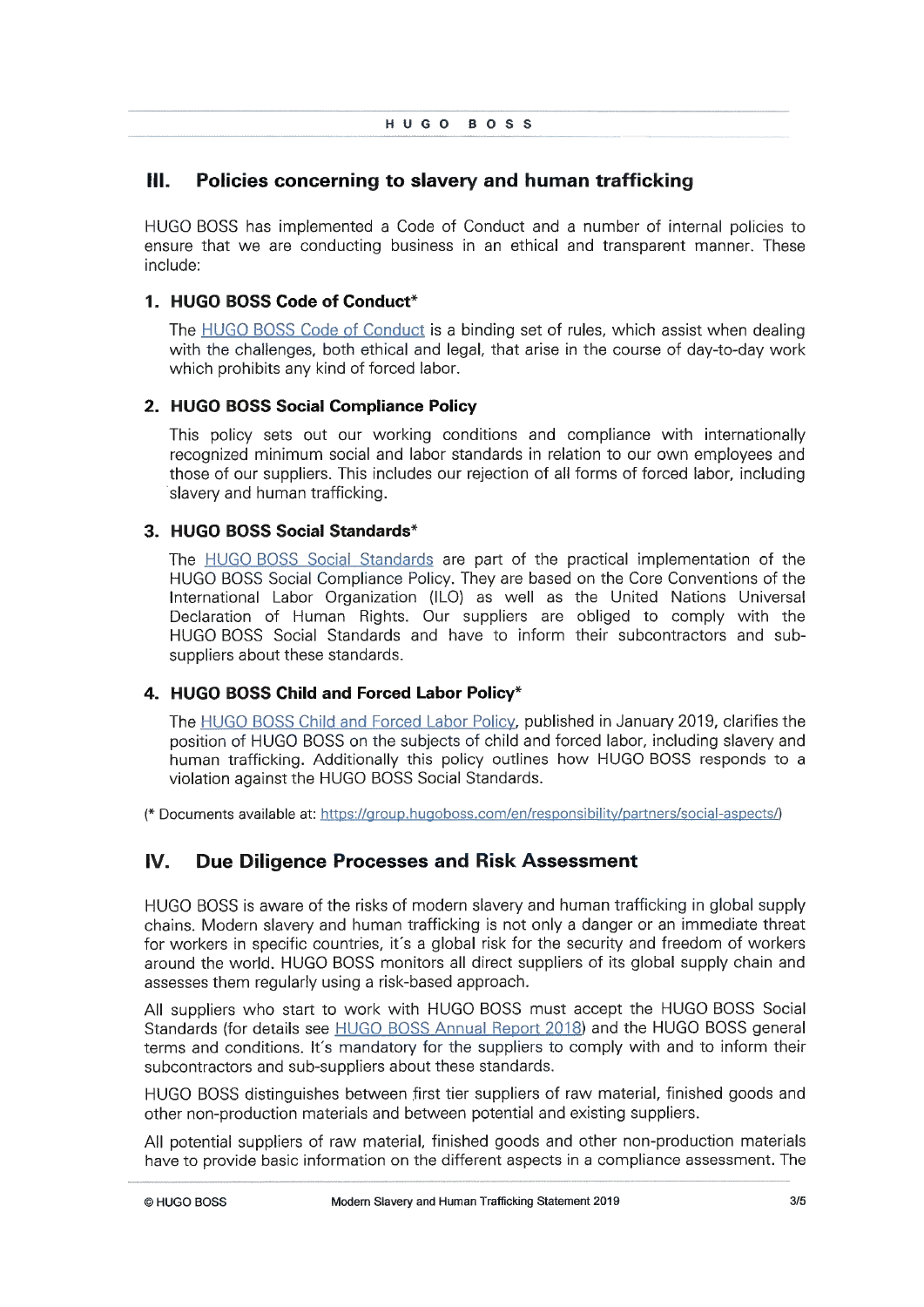assessment can be either a self-assessment questionnaire or an on-site compliance audit. Amongst other topics, important issues like child labor, human trafficking and slavery-like practices are examined.

If any non-compliance with the Social Standards is detected, a corrective action plan is issued for all self-assessments. If there is no significant improvement, HUGO BOSS reserves the right to conduct a detailed on -site audit or to reject a potential business partner.

On-site audits are conducted on a risk-based approach and monitor compliance with the Social Standards during the whole business relationship with <sup>a</sup> supplier. For all finished good suppliers, on-site audits are mandatory. On a regular basis, all finished goods suppliers are required to undergo compliance audits, which include checks for compliance with the prohibition of slavery and human trafficking. The longer the cooperation without significant findings, the longer intervals until the next audit. This risk-based approach allows HUGO BOSS to audit as many suppliers as possible.

HUGO BOSS will therefore not tolerate any form of child labor or forced labor. If suppliers violate the HUGO BOSS Social Standards an action plan is issued, requesting them to improve compliance immediately (for details see HUGO BOSS Child and Forced Labor Policy). The supplier's performance is reviewed in a follow up audit. If a supplier fails to make progress against the plan, they may be subject to sanctions up to and including termination of the business relationship.

To detect covered risks and to protect all employees against slavery or human trafficking, HUGO BOSS operates a defined grievance mechanism enabling anyone to contact directly the responsible persons at HUGO BOSS or an independent external Ombudsman (Confidential Helpline) to report potential cases. Employees of suppliers can also use this Confidential Helpline. They receive information on the HUGO BOSS homepage and during the audits on an information card on how to do this.

## **V. Measuring of effectiveness**

HUGO BOSS conducts and evaluates internal and external audits and derives, if necessary, specific measures to ensure that slavery and human trafficking is not taking place in its supply chains. The main indicator of effectiveness is the audit performance levels of the direct suppliers, especially in the field of social compliance (including measures against slavery and human trafficking (for details see HUGO BOSS Annual Report 2018). HUGO BOSS which evaluates and classifies the relevant suppliers on an ongoing basis. To be transparent and demonstrate progress in this field of action, HUGO BOSS reports the relevant figures in the company's Annual Report (for details see **HUGO BOSS** Annual Report 2018).

As accredited member of the Fair Labor Association (FLA), HUGO BOSS is monitored by this non-governmental organisation regularly. This includes audits, which also concentrates on modern slavery and human trafficking at the HUGO BOSS production sites and at all suppliers. Potential cases of slavery and human trafficking are published.

## **VI. Training for employees**

All our employees undergo annual Social Standards trainings. This training is online and available to all employees. One part of our Social Standard training is to recognize methods